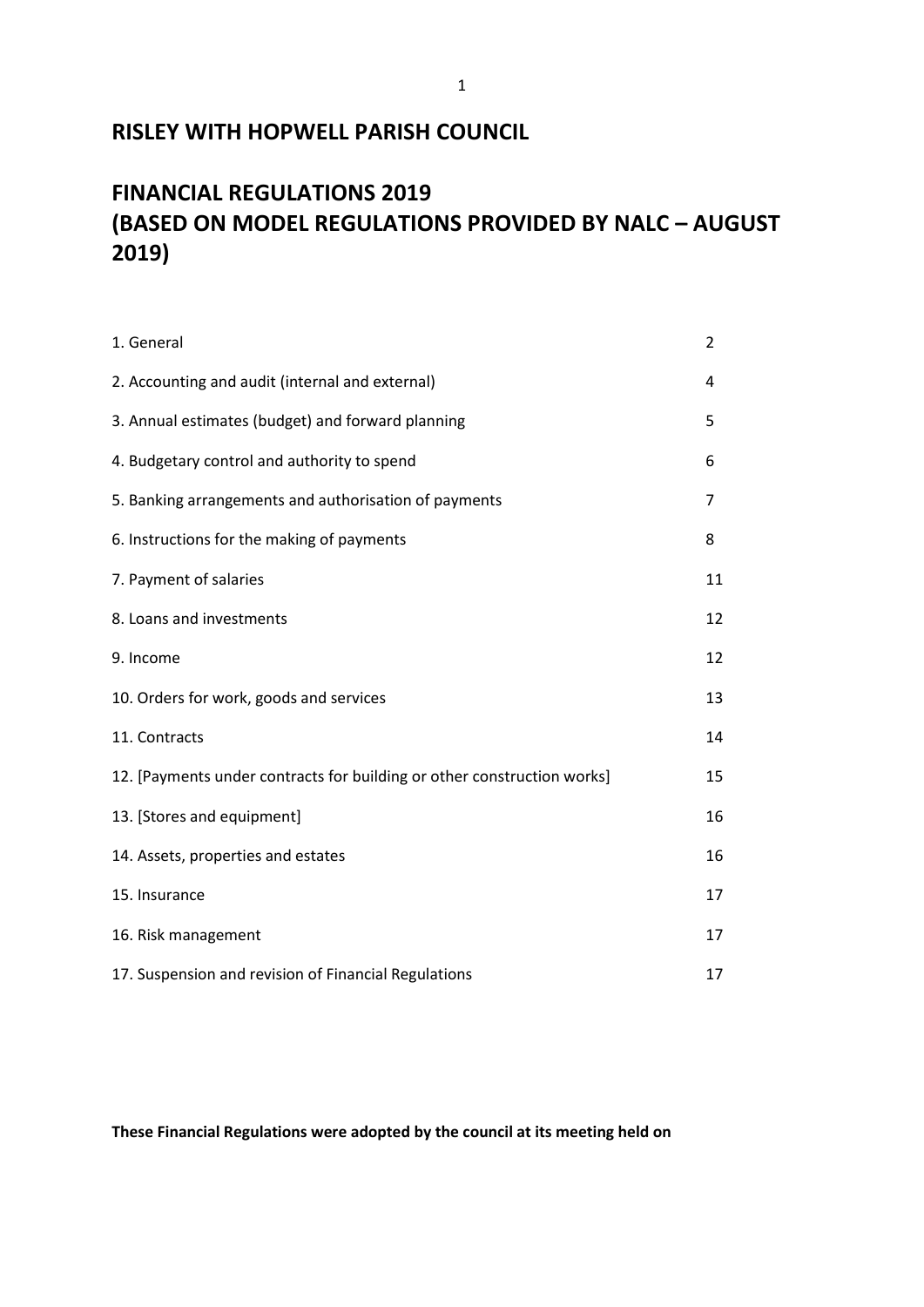### **1. General**

- 1.1. These financial regulations govern the conduct of financial management by the council and may only be amended or varied by resolution of the council. Financial regulations are one of the council's three governing policy documents providing procedural guidance for members and officers. Financial regulations must be observed in conjunction with the council's standing orders<sup>1</sup> and any individual financial regulations relating to contracts.
- 1.2. The council is responsible in law for ensuring that its financial management is adequate and effective and that the council has a sound system of internal control which facilitates the effective exercise of the council's functions, including arrangements for the management of risk.
- 1.3. The council's accounting control systems must include measures:
	- for the timely production of accounts;
	- that provide for the safe and efficient safeguarding of public money;
	- to prevent and detect inaccuracy and fraud; and
	- identifying the duties of officers.
- 1.4. These financial regulations demonstrate how the council meets these responsibilities and requirements.
- 1.5. At least once a year, prior to approving the Annual Governance Statement, the council must review the effectiveness of its system of internal control which shall be in accordance with proper practices.
- 1.6. Deliberate or wilful breach of these Regulations by an employee may give rise to disciplinary proceedings.
- 1.7. Members of council are expected to follow the instructions within these Regulations and not to entice employees to breach them. Failure to follow instructions within these Regulations brings the office of councillor into disrepute.
- 1.8. The Responsible Financial Officer (RFO) holds a statutory office to be appointed by the council.
- 1.9. The RFO;
	- acts under the policy direction of the council;
	- administers the council's financial affairs in accordance with all Acts, Regulations and proper practices;
	- determines on behalf of the council its accounting records and accounting control systems;
	- ensures the accounting control systems are observed;
	- maintains the accounting records of the council up to date in accordance with proper practices;

<sup>&</sup>lt;sup>1</sup> Model Standing Orders for Councils (2018 Edition) is available from NALC (©NALC 2018)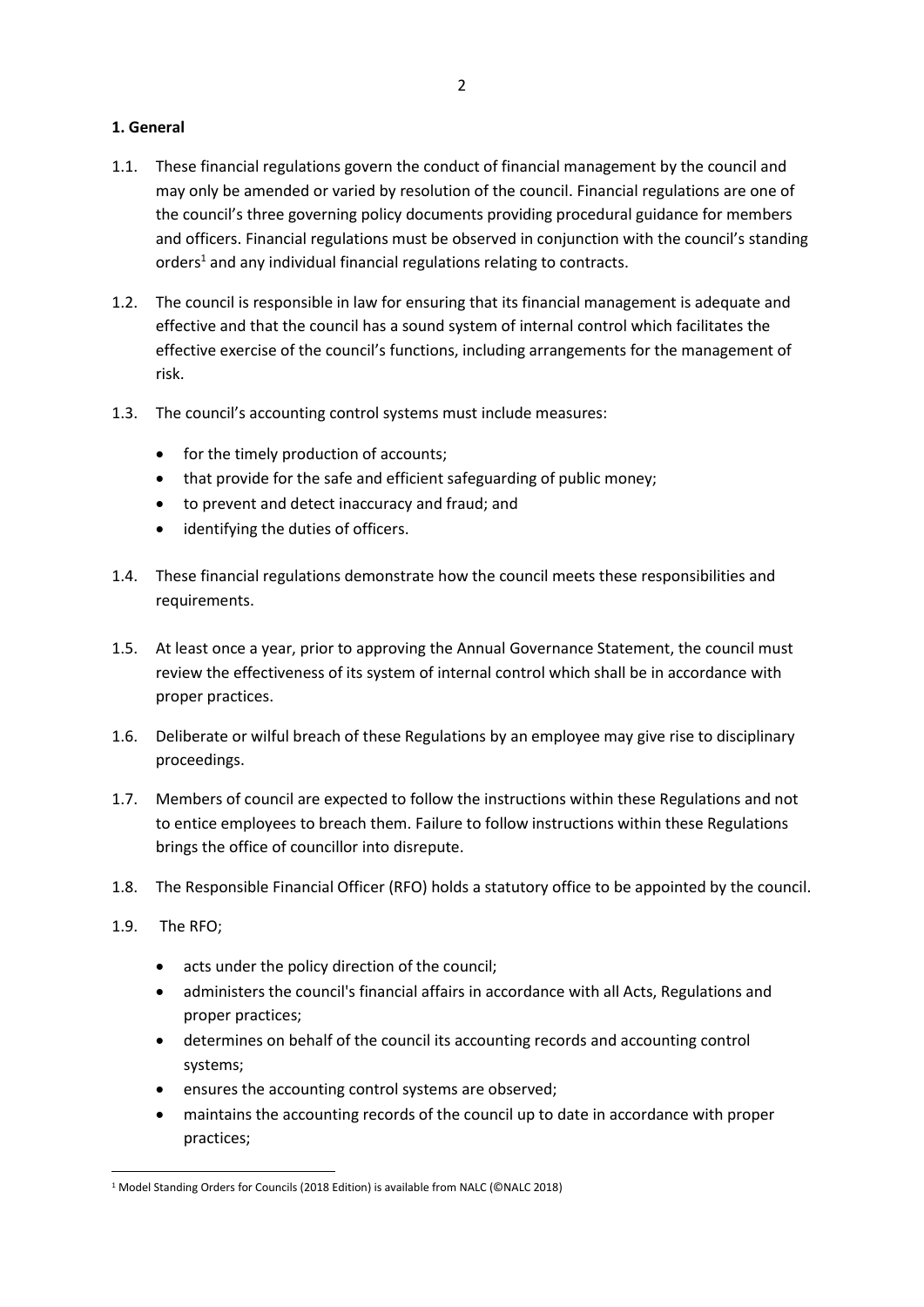- assists the council to secure economy, efficiency and effectiveness in the use of its resources; and
- produces financial management information as required by the council.
- 1.10. The accounting records determined by the RFO shall be sufficient to show and explain the council's transactions and to enable the RFO to ensure that any income and expenditure account and statement of balances, or record of receipts and payments and additional information, as the case may be, or management information prepared for the council from time to time comply with the Accounts and Audit Regulations.
- 1.11. The accounting records determined by the RFO shall in particular contain:
	- entries from day to day of all sums of money received and expended by the council and the matters to which the income and expenditure or receipts and payments account relate;
	- a record of the assets and liabilities of the council; and
	- wherever relevant, a record of the council's income and expenditure in relation to claims made, or to be made, for any contribution, grant or subsidy.
- 1.12. The accounting control systems determined by the RFO shall include:
	- procedures to ensure that the financial transactions of the council are recorded as soon as reasonably practicable and as accurately and reasonably as possible;
	- procedures to enable the prevention and detection of inaccuracies and fraud and the ability to reconstruct any lost records;
	- identification of the duties of officers dealing with financial transactions and division of responsibilities of those officers in relation to significant transactions;
	- procedures to ensure that uncollectable amounts, including any bad debts are not submitted to the council for approval to be written off except with the approval of the RFO and that the approvals are shown in the accounting records; and
	- measures to ensure that risk is properly managed.
- 1.13. The council is not empowered by these Regulations or otherwise to delegate certain specified decisions. In particular any decision regarding:
	- setting the final budget or the precept (council tax requirement);
	- approving accounting statements;
	- approving an annual governance statement;
	- borrowing;
	- writing off bad debts;
	- declaring eligibility for the General Power of Competence; and
	- addressing recommendations in any report from the internal or external auditors, shall be a matter for the full council only.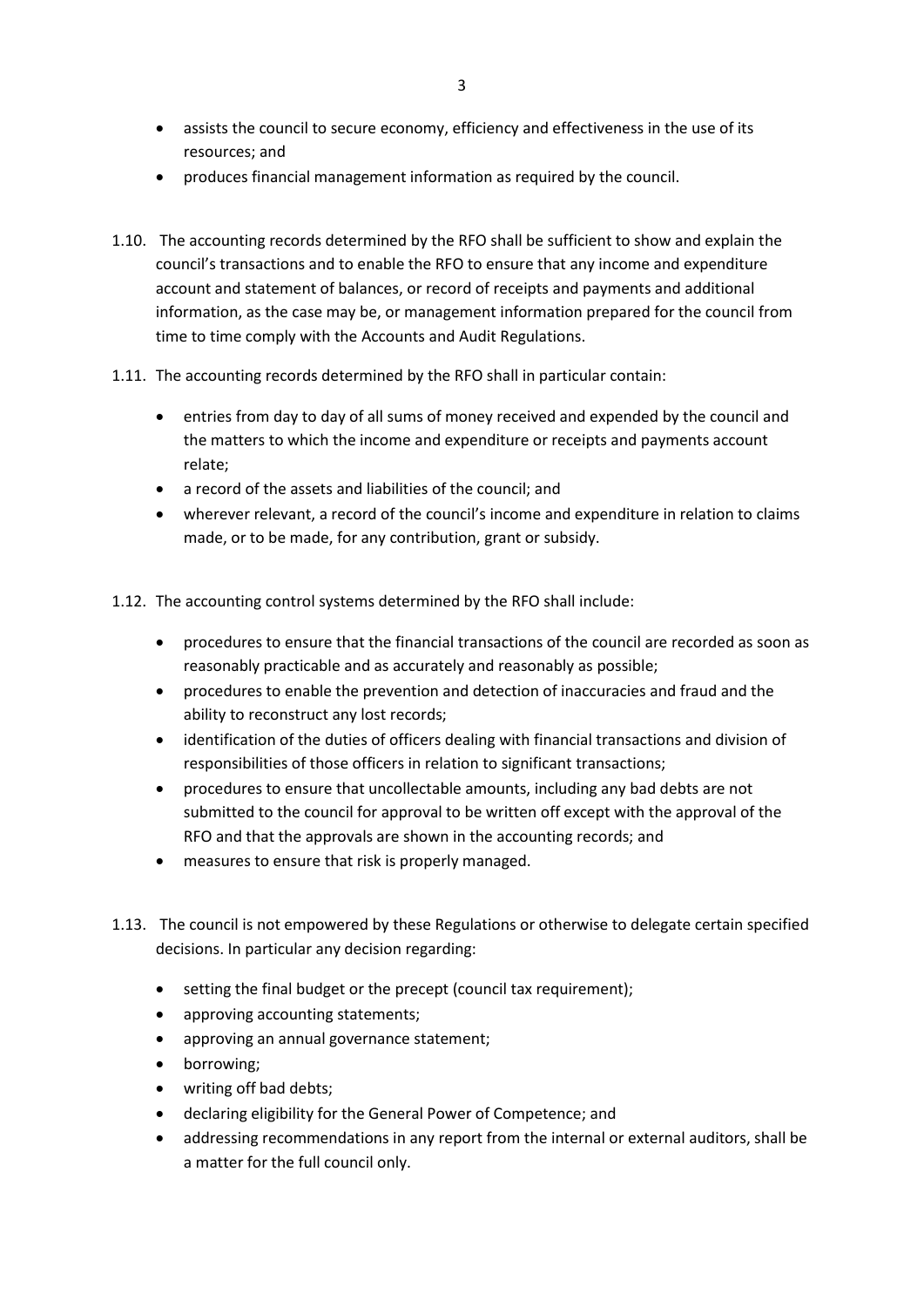- 1.14. In addition, the council must:
	- determine and keep under regular review the bank mandate for all council bank accounts;
	- approve any grant or a single commitment in excess of £5,000; and
	- in respect of the annual salary for any employee have regard to recommendations about annual salaries of employees made by the relevant committee in accordance with its terms of reference.
- 1.15. In these financial regulations, references to the Accounts and Audit Regulations or 'the regulations' shall mean the regulations issued under the provisions of section 27 of the Audit Commission Act 1998, or any superseding legislation, and then in force unless otherwise specified.

In these financial regulations the term 'proper practice' or 'proper practices' shall refer to guidance issued in *Governance and Accountability for Local Councils - a Practitioners' Guide (England)* issued by the Joint Practitioners Advisory Group (JPAG), available from the websites of NALC and the Society for Local Council Clerks (SLCC).

## **2. Accounting and audit (internal and external)**

- 2.1. All accounting procedures and financial records of the council shall be determined by the RFO in accordance with the Accounts and Audit Regulations, appropriate guidance and proper practices.
- 2.2. On a regular basis, at least once in each quarter, and at each financial year end, a member other than the Chairman shall be appointed to verify bank reconciliations (for all accounts) produced by the RFO. The member shall sign the reconciliations and the original bank statements (or similar document) as evidence of verification. This activity shall on conclusion be reported, including any exceptions, to and noted by the council.
- 2.3. The RFO shall complete the annual statement of accounts, annual report, and any related documents of the council contained in the Annual Return (as specified in proper practices) as soon as practicable after the end of the financial year and having certified the accounts shall submit them and report thereon to the council within the timescales set by the Accounts and Audit Regulations.
- 2.4. The council shall ensure that there is an adequate and effective system of internal audit of its accounting records, and of its system of internal control in accordance with proper practices. Any officer or member of the council shall make available such documents and records as appear to the council to be necessary for the purpose of the audit and shall, as directed by the council, supply the RFO, internal auditor, or external auditor with such information and explanation as the council considers necessary for that purpose.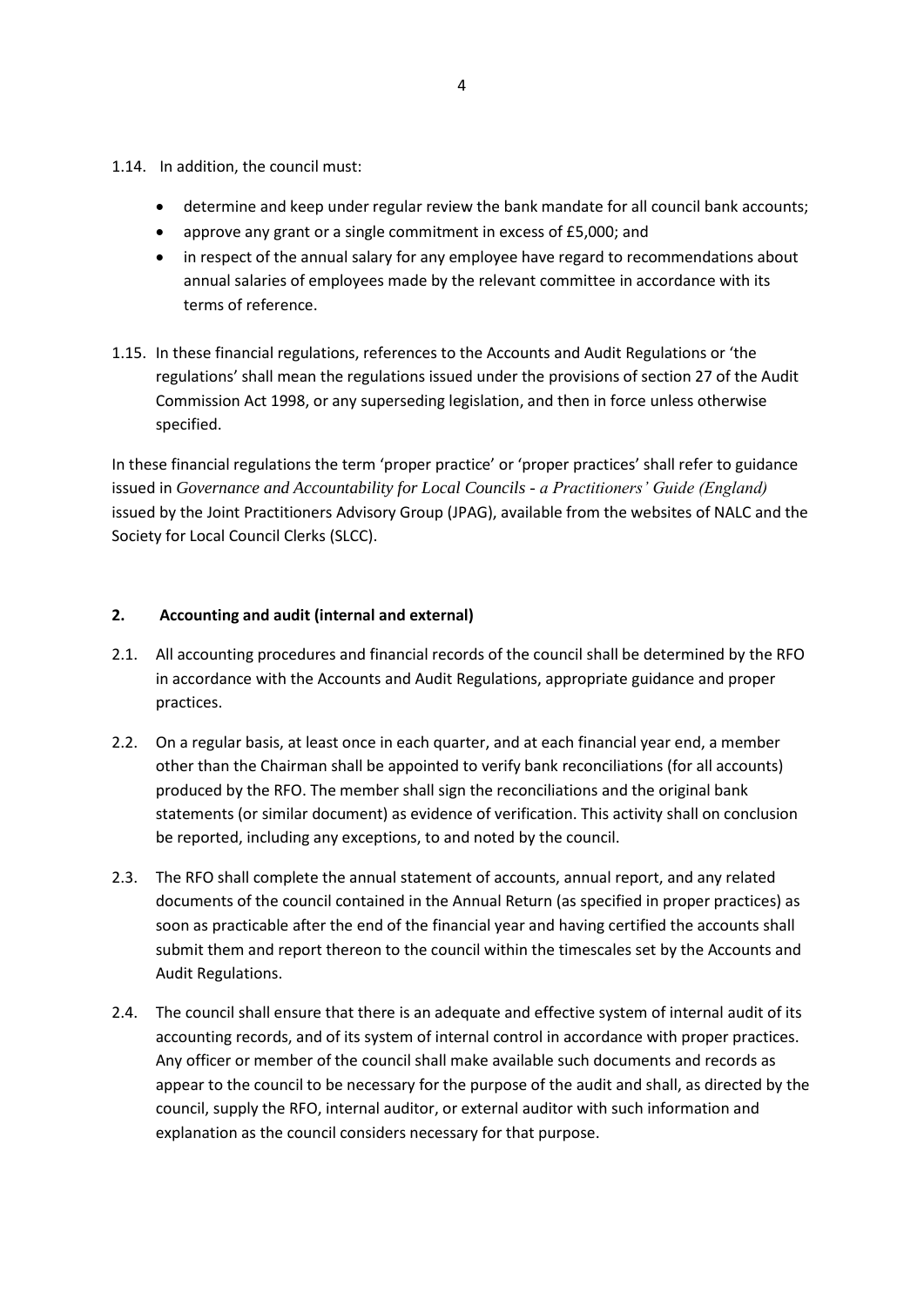- 2.5. The internal auditor shall be appointed by and shall carry out the work in relation to internal controls required by the council in accordance with proper practices.
- 2.6. The internal auditor shall:
	- be competent and independent of the financial operations of the council;
	- report to council in writing, or in person, on a regular basis with a minimum of one annual written report during each financial year;
	- to demonstrate competence, objectivity and independence, be free from any actual or perceived conflicts of interest, including those arising from family relationships; and
	- has no involvement in the financial decision making, management or control of the council
- 2.7. Internal or external auditors may not under any circumstances:
	- perform any operational duties for the council;
	- initiate or approve accounting transactions; or
	- direct the activities of any council employee, except to the extent that such employees have been appropriately assigned to assist the internal auditor.
- 2.8. For the avoidance of doubt, in relation to internal audit the terms 'independent' and 'independence' shall have the same meaning as is described in proper practices.
- 2.9. The RFO shall make arrangements for the exercise of electors' rights in relation to the accounts including the opportunity to inspect the accounts, books, and vouchers and display or publish any notices and statements of account required by Audit Commission Act 1998, or any superseding legislation, and the Accounts and Audit Regulations.
- 2.10. The RFO shall, without undue delay, bring to the attention of all councillors any correspondence or report from internal or external auditors.

## **3. Annual estimates (budget) and forward planning**

- 3.1. The RFO must each year, by no later than December, prepare detailed estimates of all receipts and payments including the use of reserves and all sources of funding for the following financial year in the form of a budget to be considered by the council.
- 3.3. The council shall consider annual budget proposals in relation to the council's three year forecast of revenue and capital receipts and payments including recommendations for the use of reserves and sources of funding and update the forecast accordingly.
- 3.4. The council shall fix the precept (council tax requirement), and relevant basic amount of council tax to be levied for the ensuing financial year not later than by the end of January each year. The RFO shall issue the precept to the billing authority and shall supply each member with a copy of the approved annual budget.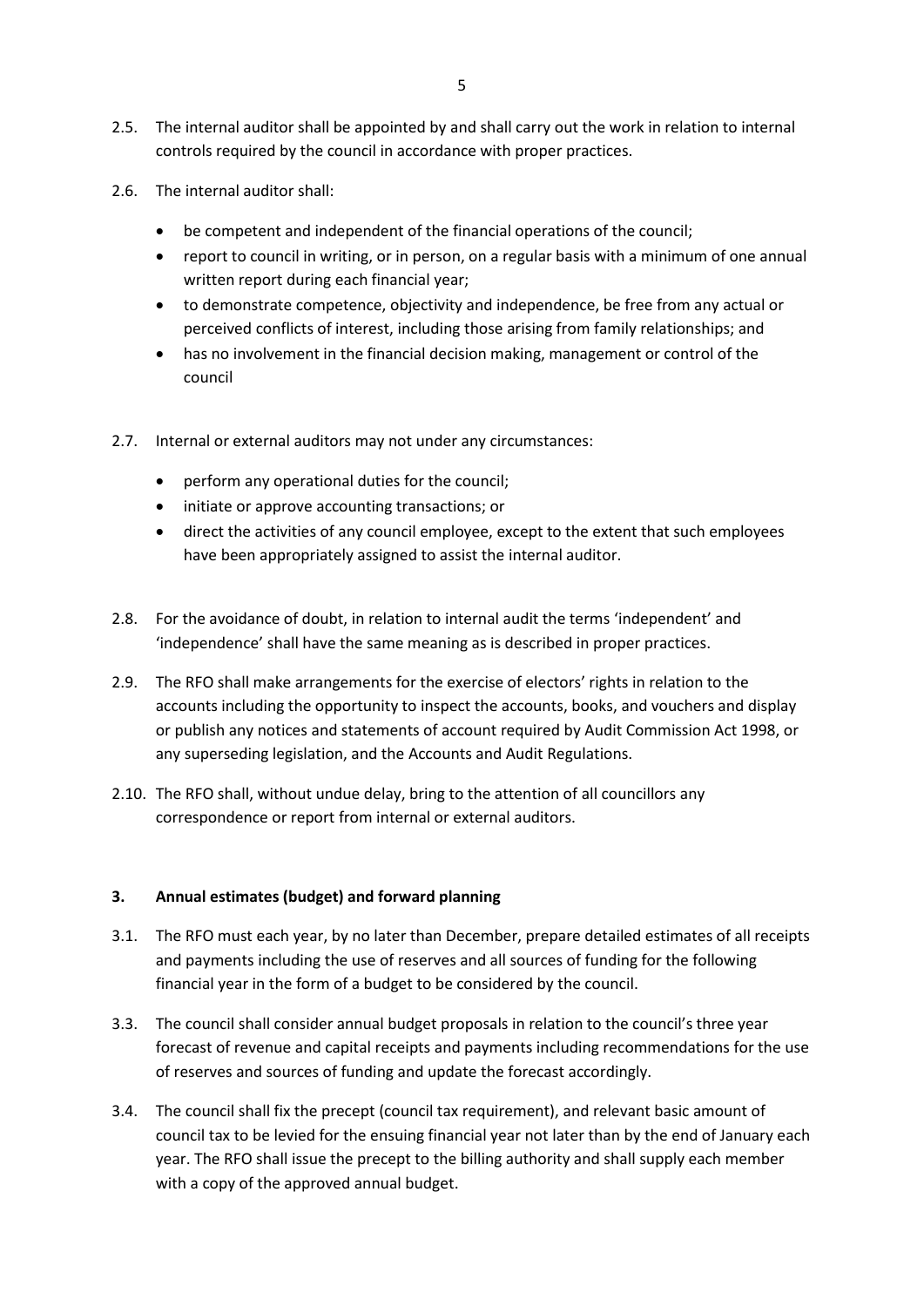3.5. The approved annual budget shall form the basis of financial control for the ensuing year.

#### **4. Budgetary control and authority to spend**

- 4.1. Expenditure on revenue items may be authorised up to the amounts included for that class of expenditure in the approved budget. This authority is to be determined by:
	- the council for all items over [£5,000];
	- the Clerk, in conjunction with Chairman of Council, for any items below £500.

Such authority is to be evidenced by a minute or by an authorisation slip duly signed by the Clerk, and where necessary also by the appropriate Chairman.

Contracts may not be disaggregated to avoid controls imposed by these regulations.

- 4.2. No expenditure may be authorised that will exceed the amount provided in the revenue budget for that class of expenditure other than by resolution of the council, or duly delegated committee. During the budget year and with the approval of council having considered fully the implications for public services, unspent and available amounts may be moved to other budget headings or to an earmarked reserve as appropriate ('virement').
- 4.3. Unspent provisions in the revenue or capital budgets for completed projects shall not be carried forward to a subsequent year.
- 4.4. The salary budgets are to be reviewed at least annually in December for the following financial year and such review shall be evidenced by a hard copy schedule signed by the Clerk and the Chairman of Council or relevant committee. The RFO will inform committees of any changes impacting on their budget requirement for the coming year in good time.
- 4.5. In cases of extreme risk to the delivery of council services, the clerk may authorise revenue expenditure on behalf of the council which in the clerk's judgement it is necessary to carry out. Such expenditure includes repair, replacement or other work, whether or not there is any budgetary provision for the expenditure, subject to a limit of £500. The Clerk shall report such action to the chairman as soon as possible and to the council as soon as practicable thereafter.
- 4.6. No expenditure shall be authorised in relation to any capital project and no contract entered into or tender accepted involving capital expenditure unless the council is satisfied that the necessary funds are available and the requisite borrowing approval has been obtained.
- 4.7. All capital works shall be administered in accordance with the council's standing orders and financial regulations relating to contracts.
- 4.8. The RFO shall regularly provide the council with a statement of receipts and payments to date under each head of the budgets, comparing actual expenditure to the appropriate date against that planned as shown in the budget. These statements are to be prepared at least at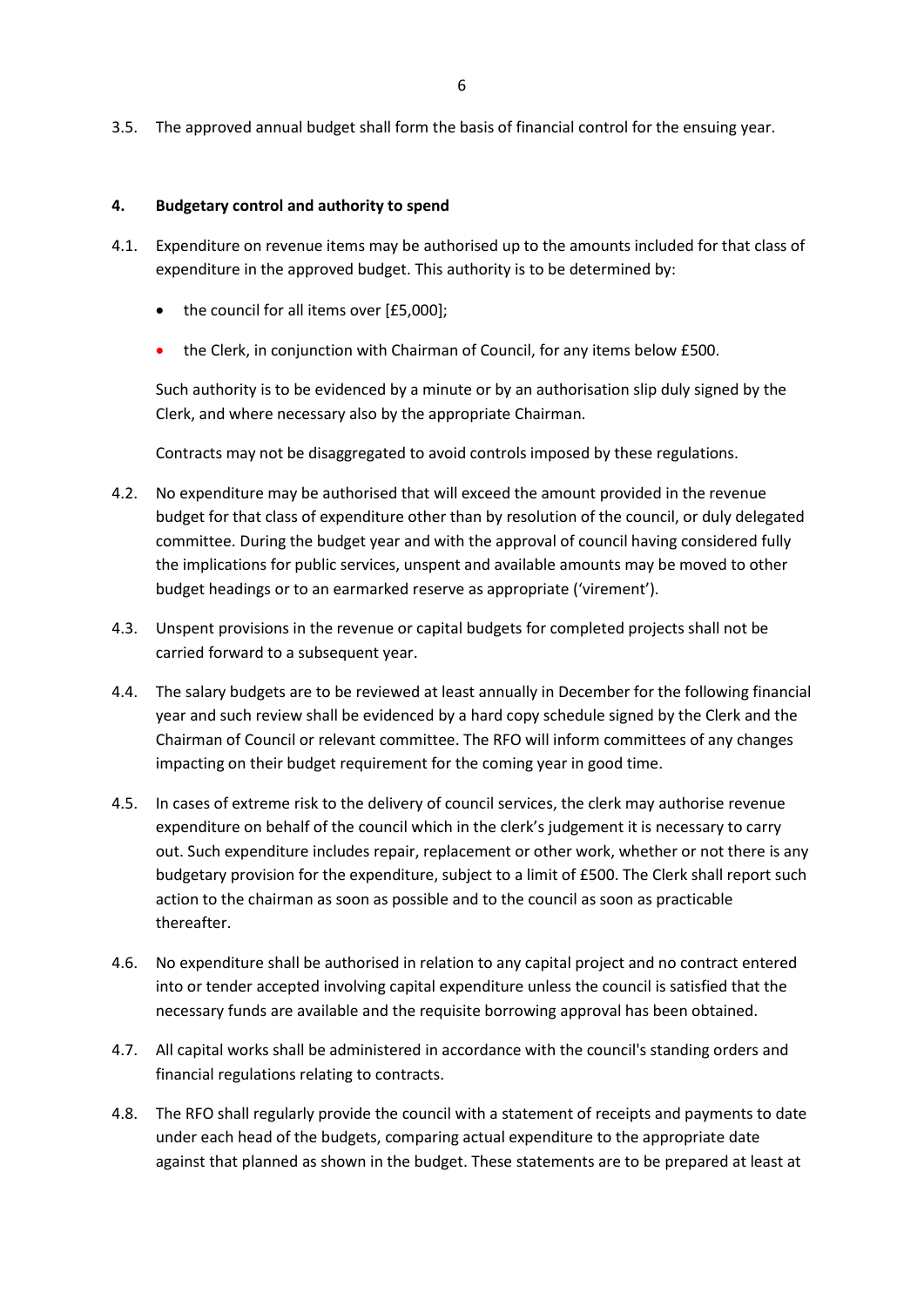the end of each financial quarter and shall show explanations of material variances. For this purpose "material" shall be in excess of 15% of the budget.

4.9. Changes in earmarked reserves shall be approved by council as part of the budgetary control process.

## **5. Banking arrangements and authorisation of payments**

- 5.1. The council's banking arrangements, including the bank mandate, shall be made by the RFO and approved by the council; banking arrangements may not be delegated to a committee. They shall be regularly reviewed for safety and efficiency.
- 5.2. The RFO shall prepare a schedule of payments requiring authorisation, forming part of the Agenda for the Meeting and, together with the relevant invoices, present the schedule to council. The council shall review the schedule for compliance and, having satisfied itself shall authorise payment by a resolution of the council. The approved schedule shall be ruled off and initialled by the Chairman of the Meeting. A detailed list of all payments shall be disclosed within or as an attachment to the minutes of the meeting at which payment was authorised. Personal payments (including salaries, wages, expenses and any payment made in relation to the termination of a contract of employment) may be summarised to remove public access to any personal information.
- 5.3. All invoices for payment shall be examined, verified and certified by the RFO to confirm that the work, goods or services to which each invoice relates has been received, carried out, examined and represents expenditure previously approved by the council.
- 5.4. The RFO shall examine invoices for arithmetical accuracy and analyse them to the appropriate expenditure heading. The RFO shall take all steps to pay all invoices submitted, and which are in order, at the next available council meeting.
- 5.5. The Clerk and RFO shall have delegated authority to authorise the payment of items only in the following circumstances:

a) If a payment is necessary to avoid a charge to interest under the Late Payment of Commercial Debts (Interest) Act 1998, and the due date for payment is before the next scheduled Meeting of council, where the Clerk and RFO certify that there is no dispute or other reason to delay payment, provided that a list of such payments shall be submitted to the next appropriate meeting of council;

b) An expenditure item authorised under 5.6 below (continuing contracts and obligations) provided that a list of such payments shall be submitted to the next appropriate meeting of council; or

c) fund transfers within the councils banking arrangements up to the sum of £10,000, provided that a list of such payments shall be submitted to the next appropriate meeting of council.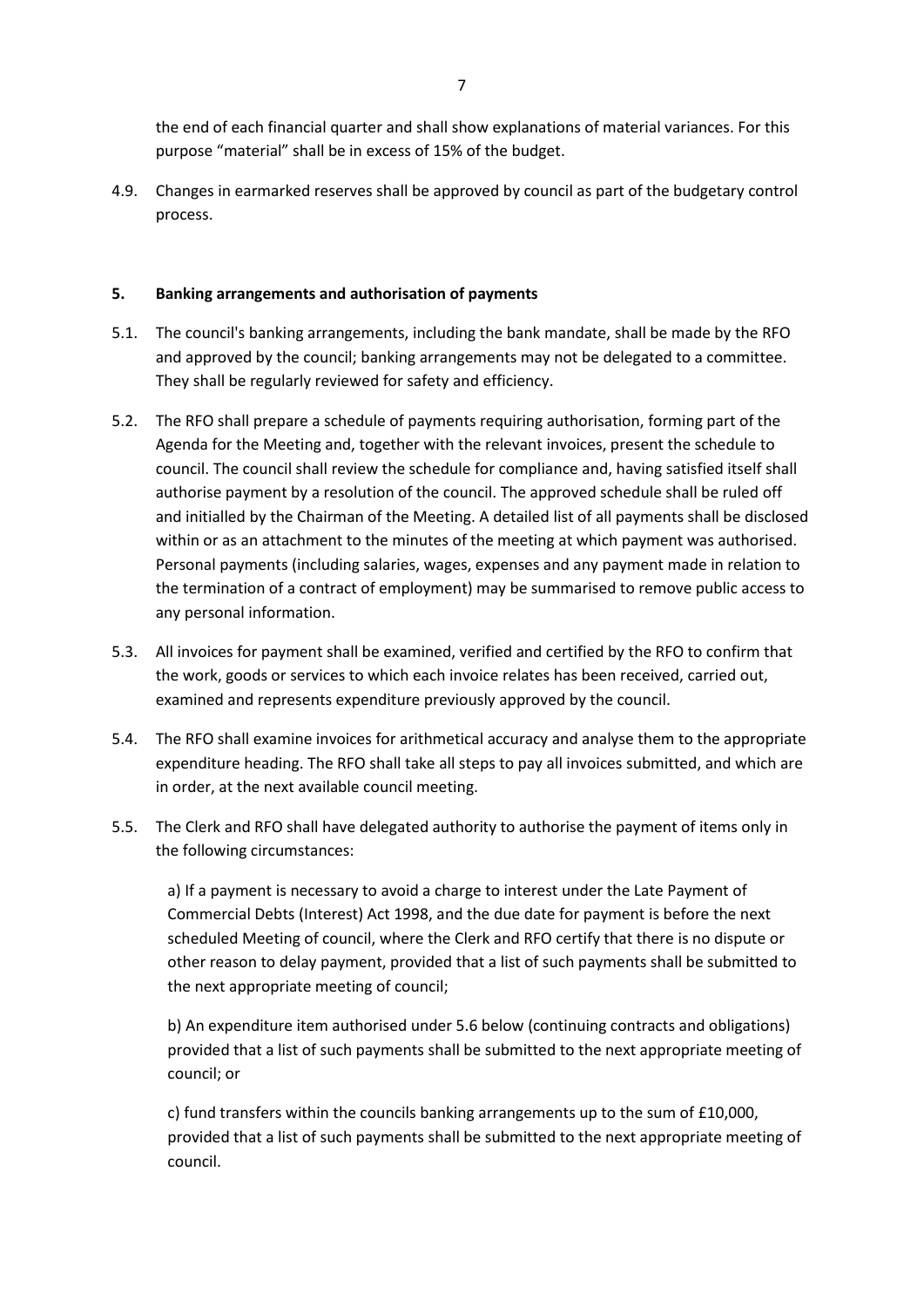- 5.6. For each financial year the Clerk and RFO shall draw up a list of due payments which arise on a regular basis as the result of a continuing contract, statutory duty, or obligation (such as but not exclusively) Salaries, PAYE and NI, Superannuation Fund and regular maintenance contracts and the like for which council may authorise payment for the year provided that the requirements of regulation 4.1 (Budgetary Controls) are adhered to, provided also that a list of such payments shall be submitted to the next appropriate meeting of council.
- 5.7. A record of regular payments made under 5.6 above shall be drawn up and be signed by two members on each and every occasion when payment is authorised - thus controlling the risk of duplicated payments being authorised and / or made.
- 5.8. In respect of grants a duly authorised committee shall approve expenditure within any limits set by council and in accordance with any policy statement approved by council. Any Revenue or Capital Grant in excess of £5,000 shall before payment, be subject to ratification by resolution of the council.
- 5.9. Members are subject to the Code of Conduct that has been adopted by the council and shall comply with the Code and Standing Orders when a decision to authorise or instruct payment is made in respect of a matter in which they have a disclosable pecuniary or other interest, unless a dispensation has been granted.
- 5.10. The council will aim to rotate the duties of members in these Regulations so that onerous duties are shared out as evenly as possible over time.
- 5.11. Any changes in the recorded details of suppliers, such as bank account records, shall be approved in writing by a Member.

## **6. Instructions for the making of payments**

- 6.1. The council will make safe and efficient arrangements for the making of its payments.
- 6.2. Following authorisation under Financial Regulation 5 above, the council, a duly delegated committee or, if so delegated, the Clerk or RFO shall give instruction that a payment shall be made.
- 6.3. All payments shall be affected by cheque or other instructions to the council's bankers, or otherwise, in accordance with a resolution of council.
- 6.4. Cheques or orders for payment drawn on the bank account in accordance with the schedule as presented to council or committee shall be signed by two member[s] of council in accordance with a resolution instructing that payment. A member who is a bank signatory, having a connection by virtue of family or business relationships with the beneficiary of a payment, should not, under normal circumstances, be a signatory to the payment in question.
- 6.5. To indicate agreement of the details shown on the cheque or order for payment with the counterfoil and the invoice or similar documentation, the signatories shall each also initial the cheque counterfoil.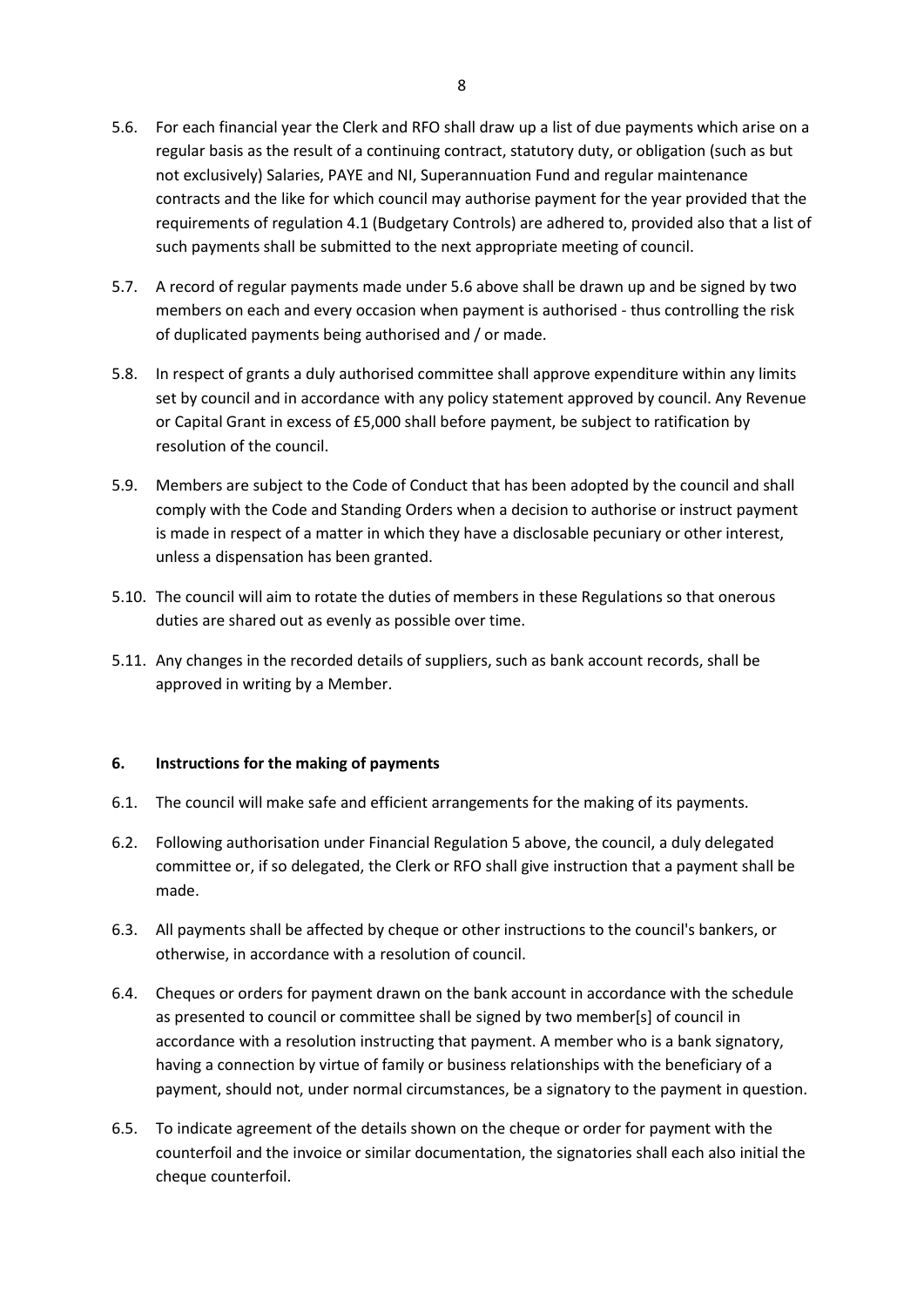- 6.6. Cheques or orders for payment shall not normally be presented for signature other than at a council or committee meeting (including immediately before or after such a meeting). Any signatures obtained away from such meetings shall be reported to the council at the next convenient meeting.
- 6.7. If thought appropriate by the council, payment for utility supplies (energy, telephone and water) and any National Non-Domestic Rates may be made by variable direct debit provided that the instructions are signed by two members and any payments are reported to council as made. The approval of the use of a variable direct debit shall be renewed by resolution of the council at least every two years.
- 6.8. If thought appropriate by the council, payment for certain items (principally salaries) may be made by banker's standing order provided that the instructions are signed, or otherwise evidenced by two members are retained and any payments are reported to council as made. The approval of the use of a banker's standing order shall be renewed by resolution of the council at least every two years.
- 6.9. If thought appropriate by the council, payment for certain items may be made by BACS or CHAPS methods provided that the instructions for each payment are signed, or otherwise evidenced, by two authorised bank signatories, are retained and any payments are reported to council as made. The approval of the use of BACS or CHAPS shall be renewed by resolution of the council at least every two years.
- 6.10. If thought appropriate by the council payment for certain items may be made by internet banking transfer provided evidence is retained showing which members approved the payment.
- 6.11. Where a computer requires use of a personal identification number (PIN) or other password(s), for access to the council's records on that computer, a note shall be made of the PIN and Passwords and shall be handed to and retained by the Chairman of Council in a sealed dated envelope. This envelope may not be opened other than in the presence of two other councillors. After the envelope has been opened, in any circumstances, the PIN and / or passwords shall be changed as soon as practicable. The fact that the sealed envelope has been opened, in whatever circumstances, shall be reported to all members immediately and formally to the next available meeting of the council. This will not be required for a member's personal computer used only for remote authorisation of bank payments.
- 6.12. No employee or councillor shall disclose any PIN or password, relevant to the working of the council or its bank accounts, to any person not authorised in writing by the council or a duly delegated committee.
- 6.13. Regular back-up copies of the records on any computer shall be made and shall be stored securely away from the computer in question, and preferably off site.
- 6.14. The council, and any members using computers for the council's financial business, shall ensure that anti-virus, anti-spyware and firewall software with automatic updates, together with a high level of security, is used.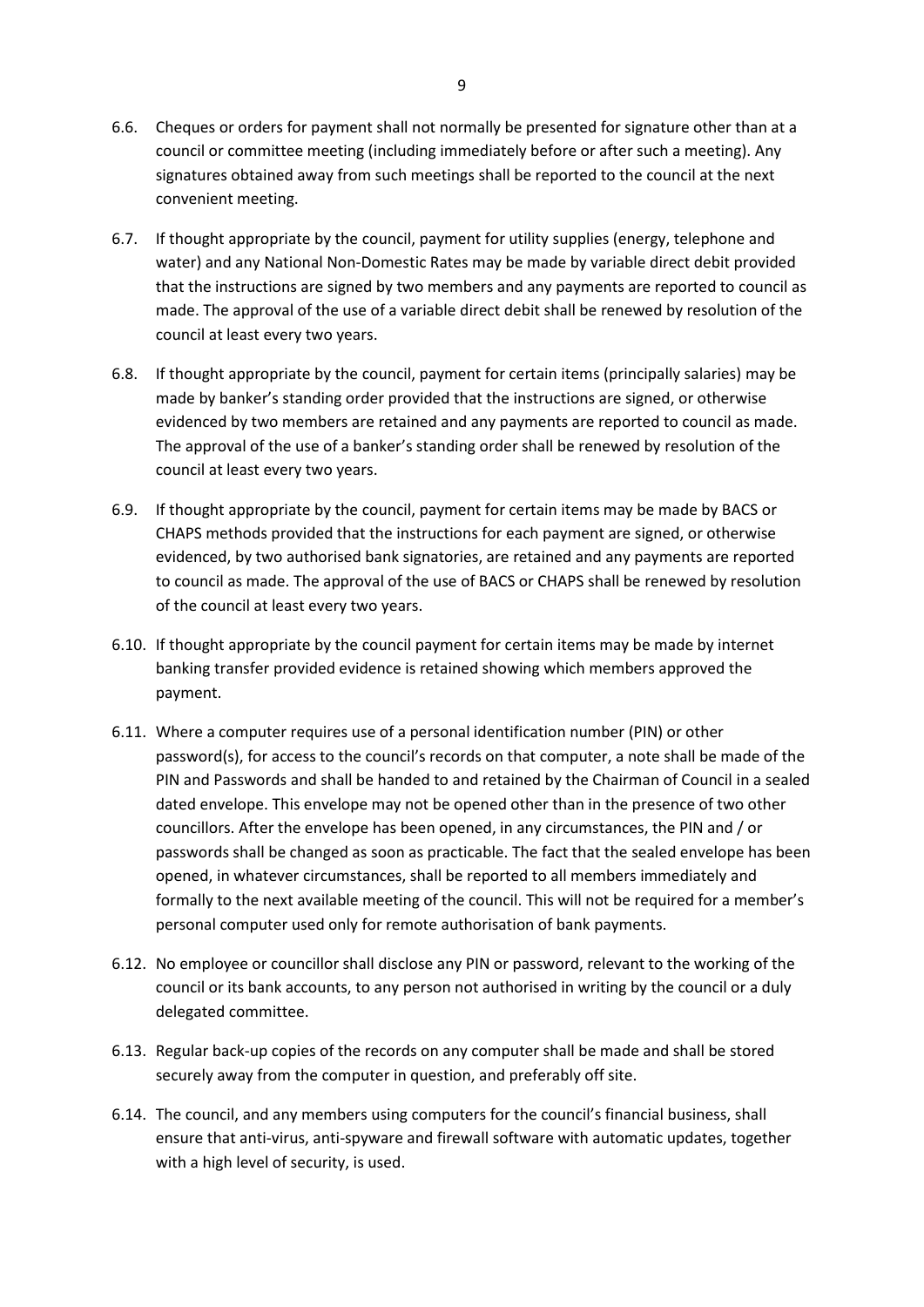- 6.15. Access to any internet banking accounts will be directly to the access page (which may be saved under "favourites"), and not through a search engine or e-mail link. Remembered or saved passwords facilities must not be used on any computer used for council banking work. Breach of this Regulation will be treated as a very serious matter under these regulations.
- 6.16. Changes to account details for suppliers, which are used for internet banking may only be changed on written hard copy notification by the supplier and supported by hard copy authority for change signed by two members and the Clerk [the RFO]. A programme of regular checks of standing data with suppliers will be followed.
- 6.17. A pre-paid debit card may be issued to employees with varying limits. It is agreed that such a card would be beneficial for the Clerk with a maximum limit of £200.00.
- 6.18. Any corporate credit card or trade card account opened by the council will be specifically restricted to use by the Clerk/RFO and shall be subject to automatic payment in full at each month-end. Personal credit or debit cards of members or staff shall not be used under any circumstances.
- 6.19. The council will not maintain any form of cash float. All cash received must be banked intact. Any payments made in cash by the Clerk/RFO (for example for postage or minor stationery items) shall be refunded on a regular basis, at least quarterly.

## **7. Payment of salaries**

- 7.1. As an employer, the council shall make arrangements to meet fully the statutory requirements placed on all employers by PAYE and National Insurance legislation. The payment of all salaries shall be made in accordance with payroll records and the rules of PAYE and National Insurance currently operating, and salary rates shall be as agreed by council, or duly delegated committee.
- 7.2. Payment of salaries and payment of deductions from salary such as may be required to be made for tax, national insurance and pension contributions, or similar statutory or discretionary deductions must be made in accordance with the payroll records and on the appropriate dates stipulated in employment contracts, provided that each payment is reported to the next available council meeting, as set out in these regulations above.
- 7.3. No changes shall be made to any employee's pay, emoluments, or terms and conditions of employment without the prior consent of the council.
- 7.4. Each and every payment to employees of net salary and to the appropriate creditor of the statutory and discretionary deductions shall be recorded in a separate confidential record (confidential cash book). This confidential record is not open to inspection or review (under the Freedom of Information Act 2000 or otherwise) other than:
	- a) by any councillor who can demonstrate a need to know;
	- b) by the internal auditor;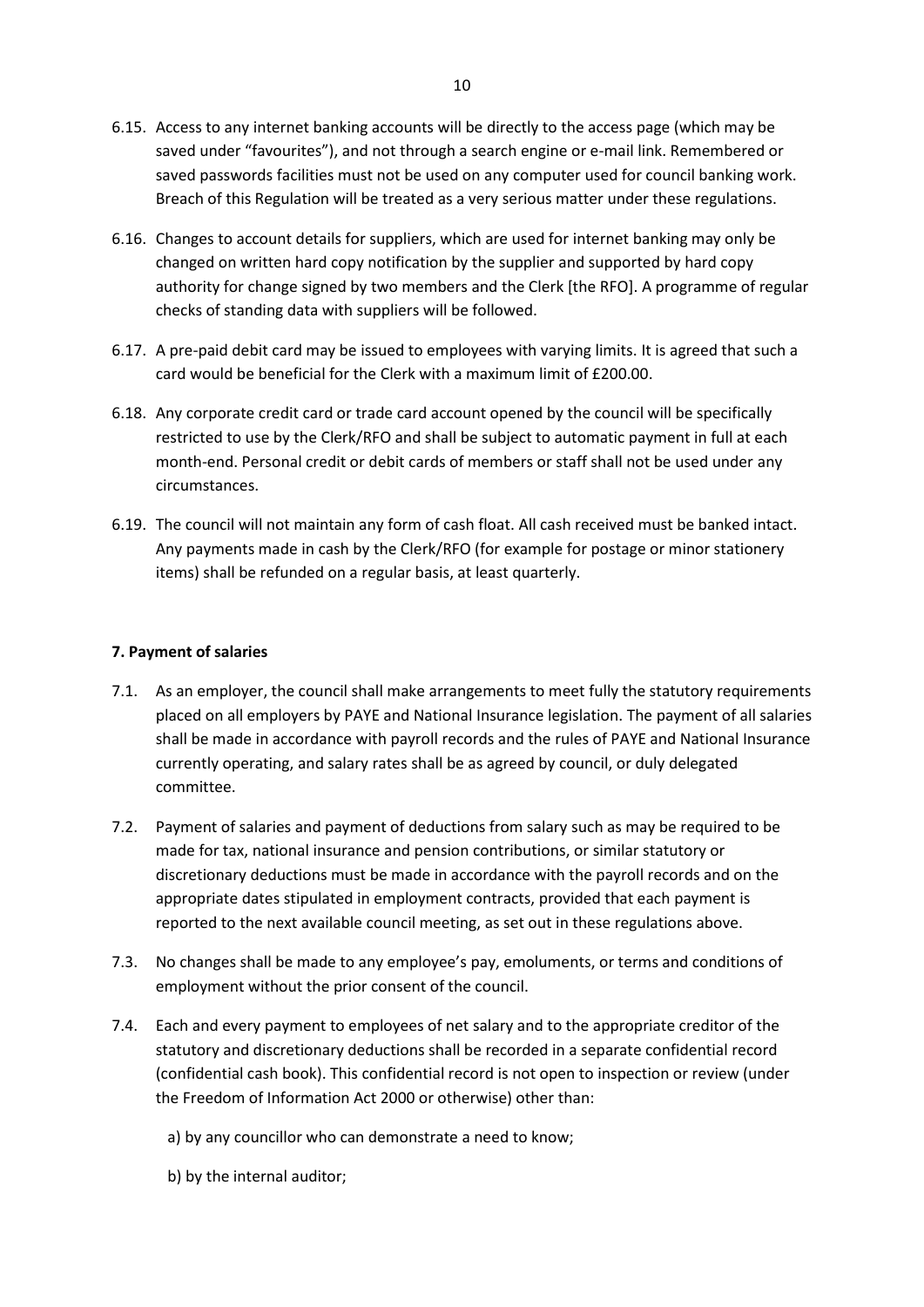c) by the external auditor; or

d) by any person authorised under Audit Commission Act 1998, or any superseding legislation.

- 7.5. The total of such payments in each calendar month shall be reported with all other payments as made as may be required under these Financial Regulations, to ensure that only payments due for the period have actually been paid.
- 7.6. An effective system of personal performance management should be maintained for the senior officers.
- 7.7. Any termination payments shall be supported by a clear business case and reported to the council. Termination payments shall only be authorised by council.
- 7.8. Before employing interim staff, the council must consider a full business case.

#### **8. Loans and investments**

- 8.1. All borrowings shall be affected in the name of the council, after obtaining any necessary borrowing approval. Any application for borrowing approval shall be approved by Council as to terms and purpose. The application for borrowing approval, and subsequent arrangements for the loan shall only be approved by full council.
- 8.2. Any financial arrangement which does not require formal borrowing approval from the Secretary of State/Welsh Assembly Government (such as Hire Purchase or Leasing of tangible assets) shall be subject to approval by the full council. In each case a report in writing shall be provided to council in respect of value for money for the proposed transaction.
- 8.3. The council will arrange with the council's banks and investment providers for the sending of a copy of each statement of account to the Chairman of the council at the same time as one is issued to the Clerk or RFO.
- 8.4. All loans and investments shall be negotiated in the name of the council and shall be for a set period in accordance with council policy.
- 8.5. The council shall consider the need for an Investment Strategy and Policy which, if drawn up, shall be in accordance with relevant regulations, proper practices and guidance. Any Strategy and Policy shall be reviewed by the council at least annually.
- 8.6. All investments of money under the control of the council shall be in the name of the council.
- 8.7. All investment certificates and other documents relating thereto shall be retained in the custody of the RFO.
- 8.8. Payments in respect of short term or long-term investments, including transfers between bank accounts held in the same bank, or branch, shall be made in accordance with Regulation 5 (Authorisation of payments) and Regulation 6 (Instructions for payments).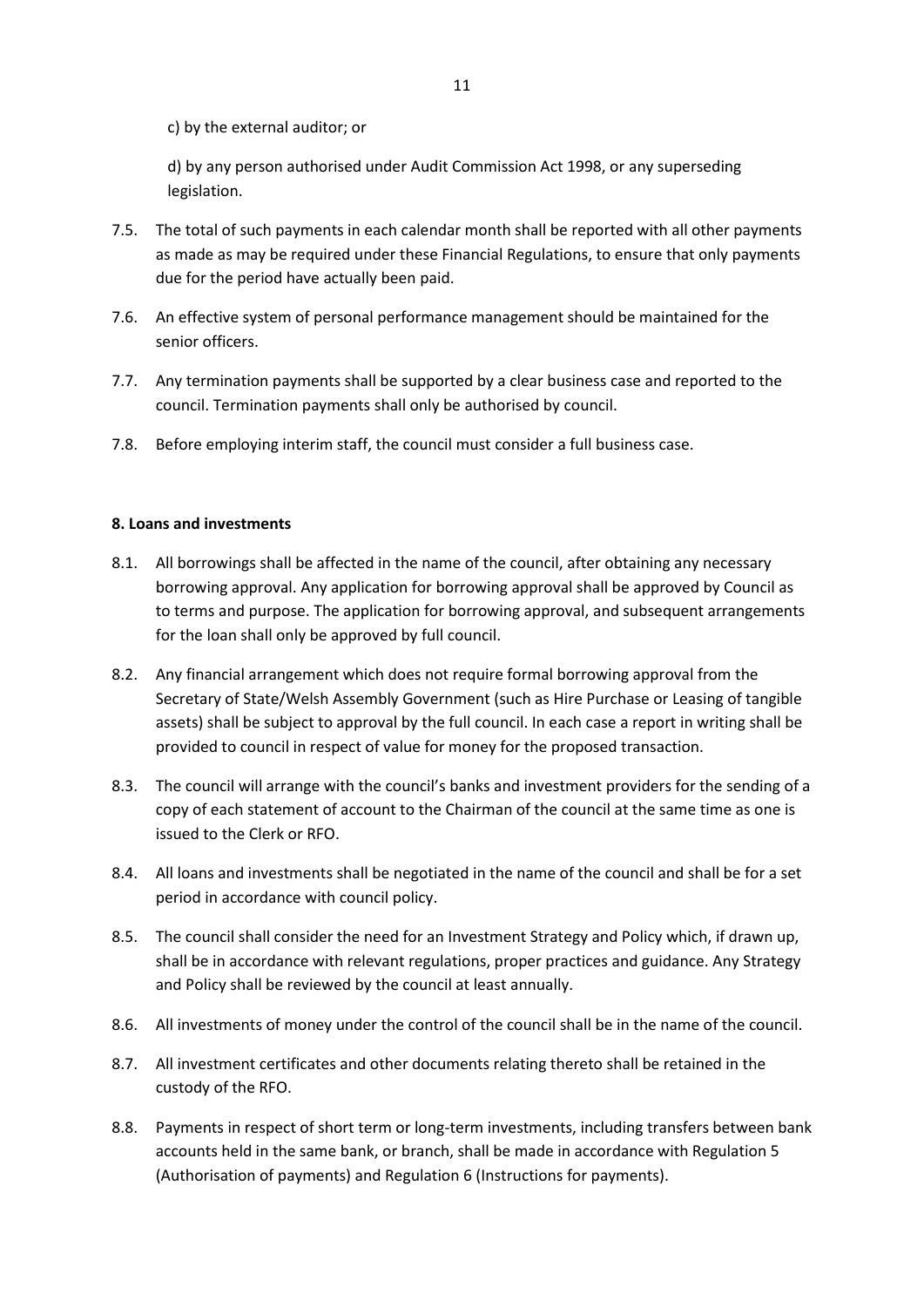#### **9. Income**

- 9.1. The collection of all sums due to the council shall be the responsibility of and under the supervision of the RFO.
- 9.2. Particulars of all charges to be made for work done, services rendered or goods supplied shall be agreed annually by the council, notified to the RFO and the RFO shall be responsible for the collection of all accounts due to the council.
- 9.3. The council will review all fees and charges at least annually, following a report of the Clerk.
- 9.4. Any sums found to be irrecoverable and any bad debts shall be reported to the council and shall be written off in the year.
- 9.5. All sums received on behalf of the council shall be banked intact as directed by the RFO. In all cases, all receipts shall be deposited with the council's bankers with such frequency as the RFO considers necessary.
- 9.6. The origin of each receipt shall be entered on the paying-in slip.
- 9.7. Personal cheques shall not be cashed out of money held on behalf of the council.
- 9.8. The RFO shall promptly complete any VAT Return that is required. Any repayment claim due in accordance with VAT Act 1994 section 33 shall be made at least annually coinciding with the financial year end.
- 9.9. Where any significant sums of cash are regularly received by the council, the RFO shall take such steps as are agreed by the council to ensure that more than one person is present when the cash is counted in the first instance, that there is a reconciliation to some form of control such as ticket issues, and that appropriate care is taken in the security and safety of individuals banking such cash.

#### **10. Orders for work, goods and services**

- 10.1. An official order or letter shall be issued for all work, goods and services unless a formal contract is to be prepared or an official order would be inappropriate. Copies of orders shall be retained.
- 10.2. Order books shall be controlled by the RFO.
- 10.3. All members and officers are responsible for obtaining value for money at all times. An officer issuing an official order shall ensure as far as reasonable and practicable that the best available terms are obtained in respect of each transaction, usually by obtaining three or more quotations or estimates from appropriate suppliers, subject to any de minimis provisions in Regulation 11.1 below.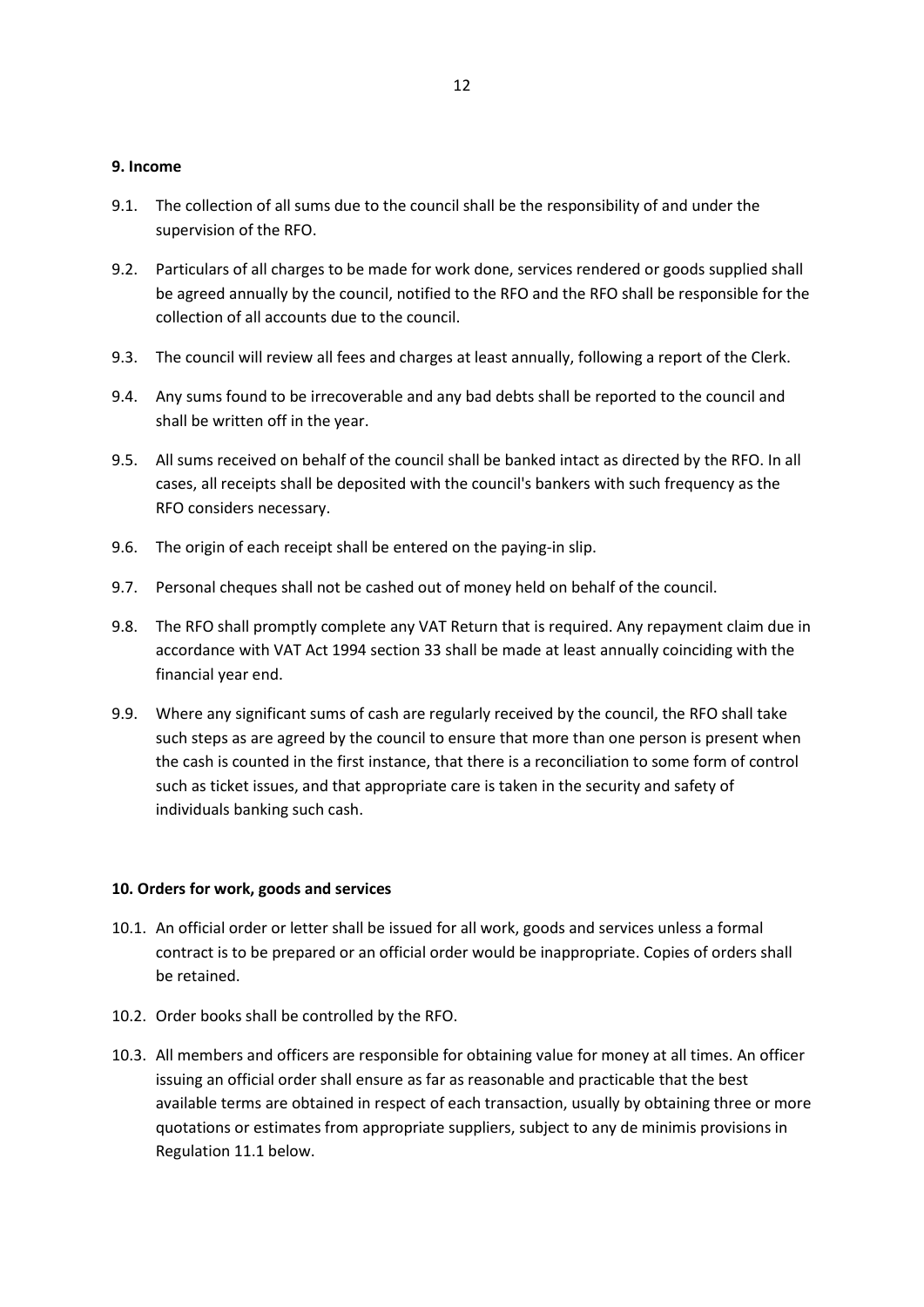10.5. The RFO shall verify the lawful nature of any proposed purchase before the issue of any order, and in the case of new or infrequent purchases or payments, the RFO shall ensure that the statutory authority shall be reported to the meeting at which the order is approved so that the minutes can record the power being used.

### **11. Contracts**

- 11.1. Procedures as to contracts are laid down as follows:
	- a) Every contract shall comply with these financial regulations, and no exceptions shall be made otherwise than in an emergency provided that this regulation need not apply to contracts which relate to items (i) to (vi) below:

i. for the supply of gas, electricity, water, sewerage and telephone services;

ii. for specialist services such as are provided by legal professionals acting in disputes;

iii. for work to be executed or goods or materials to be supplied which consist of repairs to or parts for existing machinery or equipment or plant;

iv. for work to be executed or goods or materials to be supplied which constitute an extension of an existing contract by the council;

v. for additional audit work of the external auditor up to an estimated value of £500 (in excess of this sum the Clerk and RFO shall act after consultation with the Chairman and Vice Chairman of council); and

vi. for goods or materials proposed to be purchased which are proprietary articles and / or are only sold at a fixed price.

- b) Where the council intends to procure or award a public supply contract, public service contract or public works contract as defined by The Public Contracts Regulations 2015 ("the Regulations") which is valued at £25,000 or more, the council shall comply with the relevant requirements of the Regulations<sup>2</sup>.
- c) The full requirements of The Regulations, as applicable, shall be followed in respect of the tendering and award of a public supply contract, public service contract or public works contract which exceed thresholds in The Regulations set by the Public Contracts Directive 2014/24/EU (which may change from time to time) $3$ .

<sup>&</sup>lt;sup>2</sup> The Regulations require councils to use the Contracts Finder website to advertise contract opportunities, set out the procedures to be followed in awarding new contracts and to publicise the award of new contracts

<sup>&</sup>lt;sup>3</sup> Thresholds currently applicable are:

a) For public supply and public service contracts 209,000 Euros (£181,302)

b) For public works contracts 5,225,000 Euros (£4,551,413)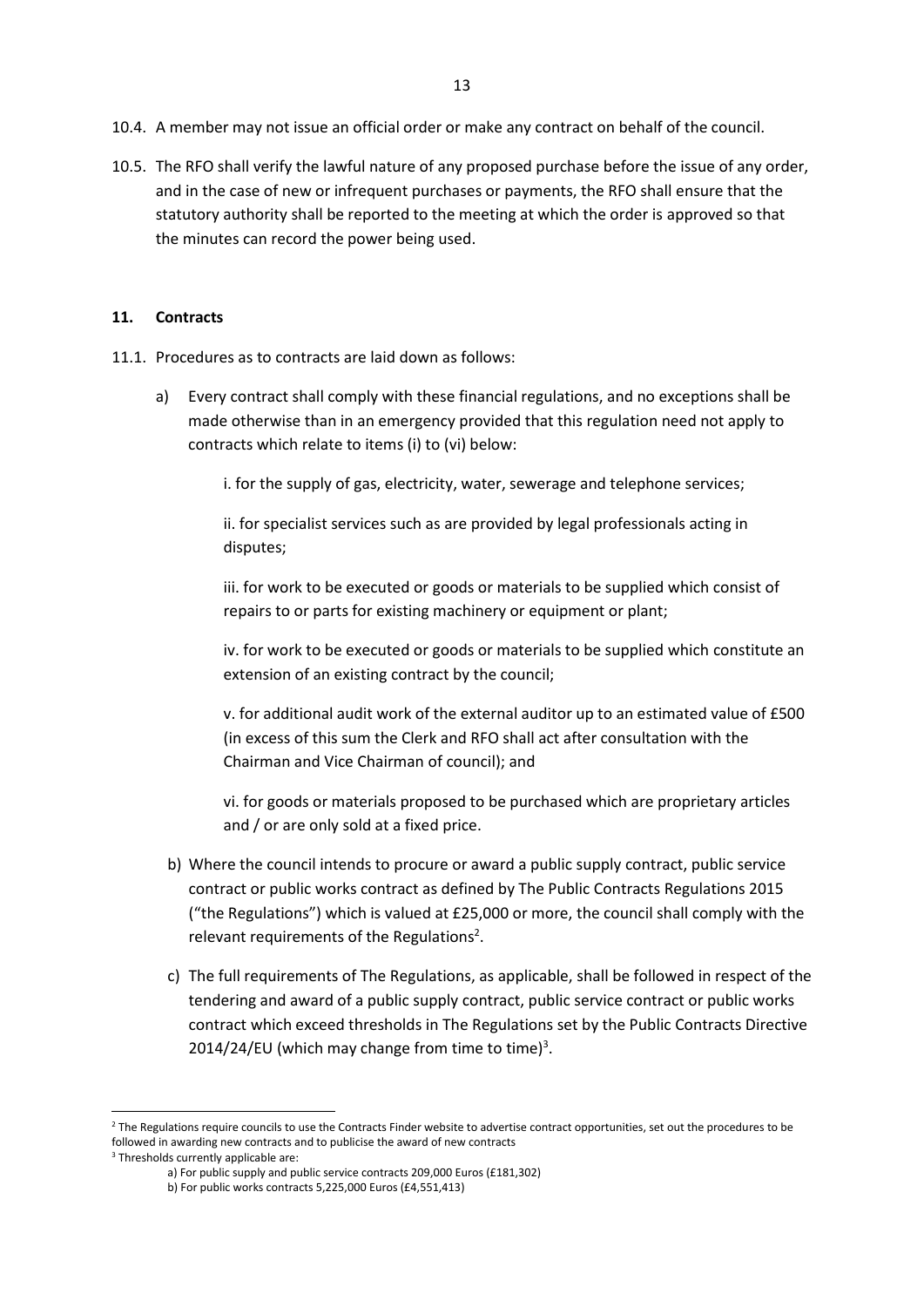- d) When applications are made to waive financial regulations relating to contracts to enable a price to be negotiated without competition the reason shall be embodied in a recommendation to the council.
- e) Such invitation to tender shall state the general nature of the intended contract and the Clerk shall obtain the necessary technical assistance to prepare a specification in appropriate cases. The invitation shall in addition state that tenders must be addressed to the Clerk in the ordinary course of post. Each tendering firm shall be supplied with a specifically marked envelope in which the tender is to be sealed and remain sealed until the prescribed date for opening tenders for that contract.
- f) All sealed tenders shall be opened at the same time on the prescribed date by the Clerk in the presence of at least one member of council.
- g) Any invitation to tender issued under this regulation shall be subject to Standing Order Number 30 and shall refer to the terms of the Bribery Act 2010.
- h) When it is to enter into a contract of less than £25,000 in value for the supply of goods or materials or for the execution of works or specialist services other than such goods, materials, works or specialist services as are excepted as set out in paragraph (a) the Clerk or RFO shall obtain 3 quotations (priced descriptions of the proposed supply); where the value is below [£3,000] and above [£100] the Clerk or RFO shall strive to obtain 3 estimates. Otherwise, Regulation 10.3 above shall apply.
- i) The council shall not be obliged to accept the lowest or any tender, quote or estimate.
- j) Should it occur that the council, or duly delegated committee, does not accept any tender, quote or estimate, the work is not allocated and the council requires further pricing, provided that the specification does not change, no person shall be permitted to submit a later tender, estimate or quote who was present when the original decisionmaking process was being undertaken.

#### **14. Assets, properties and estates**

- 14.1. The Clerk shall make appropriate arrangements for the custody of all title deeds and Land Registry Certificates of properties held by the council. The RFO shall ensure a record is maintained of all properties held by the council, recording the location, extent, plan, reference, purchase details, nature of the interest, tenancies granted, rents payable and purpose for which held in accordance with Accounts and Audit Regulations.
- 14.2. No tangible moveable property shall be purchased or otherwise acquired, sold, leased or otherwise disposed of, without the authority of the council, together with any other consents required by law, save where the estimated value of any one item of tangible movable property does not exceed [£250].
- 14.3. No real property (interests in land) shall be sold, leased or otherwise disposed of without the authority of the council, together with any other consents required by law. In each case a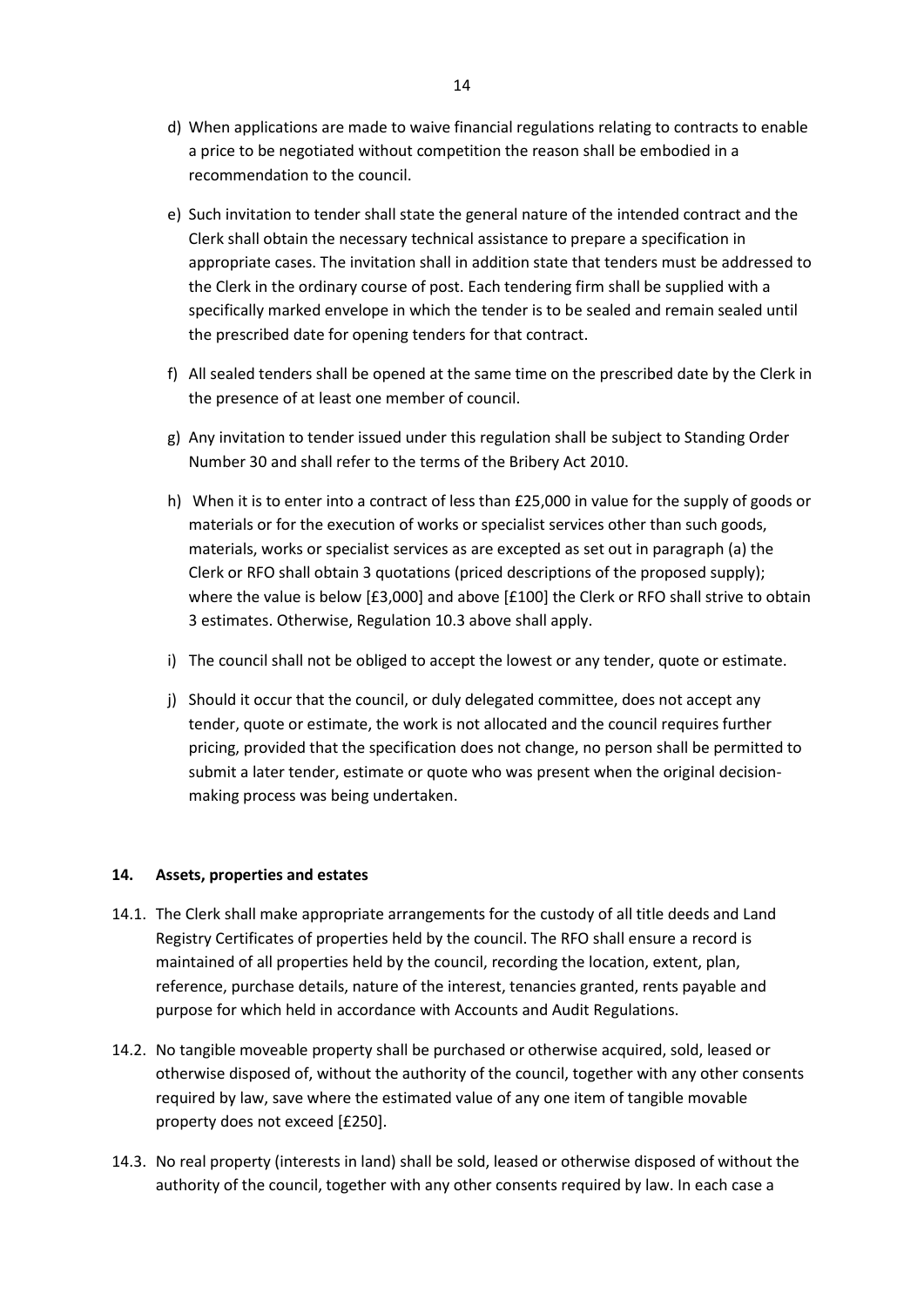report in writing shall be provided to council in respect of valuation and surveyed condition of the property (including matters such as planning permissions and covenants) together with a proper business case (including an adequate level of consultation with the electorate).

- 14.4. No real property (interests in land) shall be purchased or acquired without the authority of the full council. In each case a report in writing shall be provided to council in respect of valuation and surveyed condition of the property (including matters such as planning permissions and covenants) together with a proper business case (including an adequate level of consultation with the electorate).
- 14.5. Subject only to the limit set in Regulation 14.2 above, no tangible moveable property shall be purchased or acquired without the authority of the full council. In each case a report in writing shall be provided to council with a full business case.
- 14.6. The RFO shall ensure that an appropriate and accurate Register of Assets and Investments is kept up to date. The continued existence of tangible assets shown in the Register shall be verified at least annually, possibly in conjunction with a health and safety inspection of assets.

#### **15. Insurance**

- 15.1. Following the annual risk assessment (per Regulation 17), the Clerk/RFO shall effect all insurances and negotiate all claims on the council's insurers.
- 15.3. The Clerk/RFO shall keep a record of all insurances effected by the council and the property and risks covered thereby and annually review it.
- 15.4. The RFO shall be notified of any loss liability or damage or of any event likely to lead to a claim, and shall report these to council at the next available meeting.
- 15.5. All appropriate members and employees of the council shall be included in a suitable form of security or fidelity guarantee insurance which shall cover the maximum risk exposure as determined [annually] by the council, or duly delegated committee.

#### **16. Risk management**

- 16.1. The council is responsible for putting in place arrangements for the management of risk. The Clerk/RFO shall prepare, for approval by the council, risk management policy statements in respect of all activities of the council. Risk policy statements and consequential risk management arrangements shall be reviewed by the council at least annually.
- 16.2. When considering any new activity, the Clerk/RFO shall prepare a draft risk assessment including risk management proposals for consideration and adoption by the council.